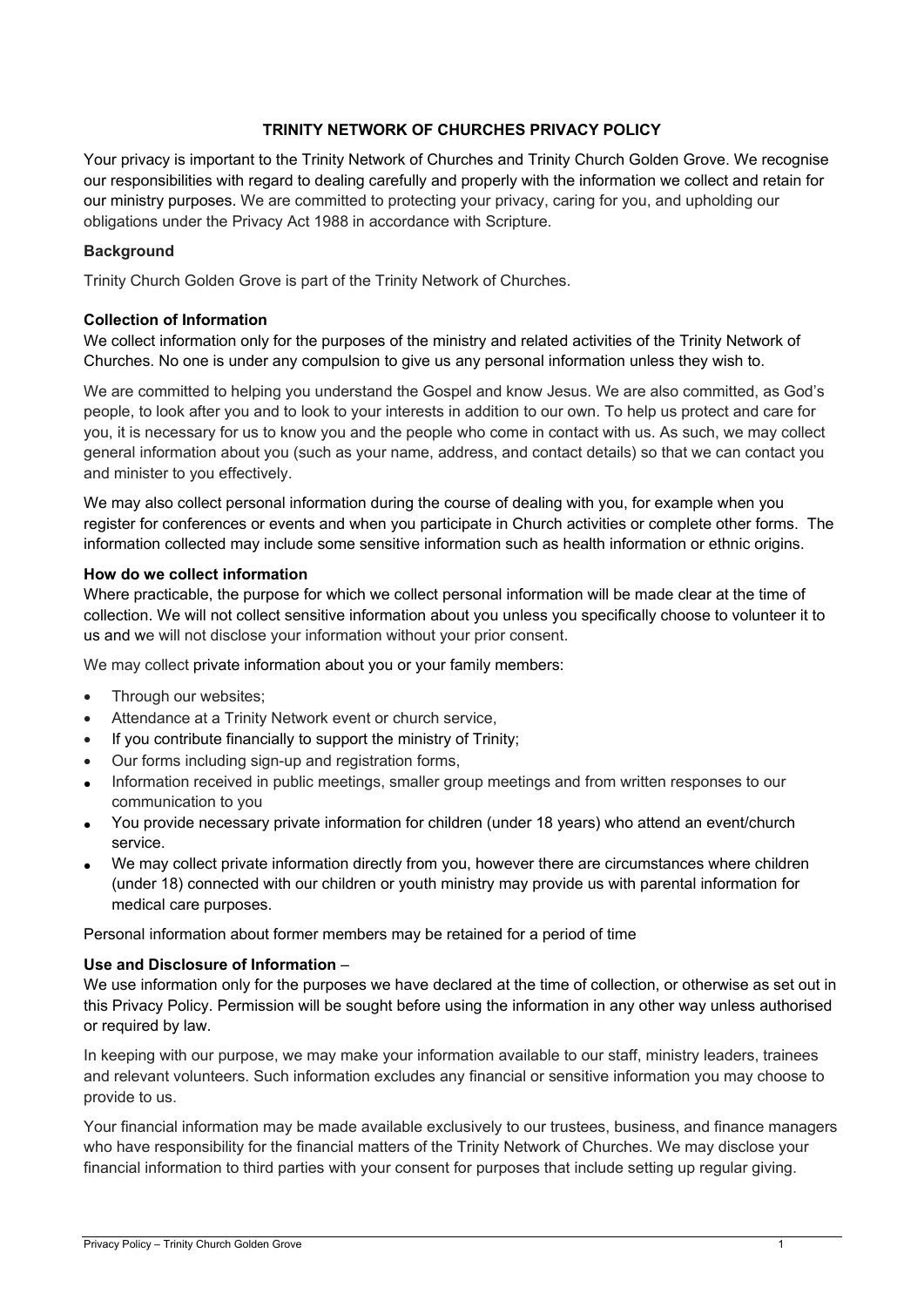Any sensitive information you choose to provide to us will not be disclosed to any party without your consent unless we are required under the law to do so or the disclosure is necessary for the purpose of our ministry. Any information you provide to us will be treated with utmost confidentiality.

Generally we will only use and disclose your personal information as follows:

- to establish and maintain a record of your involvement and attendance;
- to provide the products or services you have requested from the Church;
- to answer your enquiry:
- to register you for events or conferences
- to keep you informed of new developments we believe may be of interest to you (if we contact you in this way, you will have the opportunity to decline any further such communications);

Your information is maintained on a digital database known as Church Community Builder (CCB). If you have a personal login to Trinity Network CCB database you will have the ability to control your communication settings. CCB allows graded privacy and security levels. For more information on this please contact the Privacy Officer (details below):

- If we have your email address and you are registered on CCB as an attender of Trinity Network we will send our weekly e-newsletters. (You can always opt out of these).
- You may receive written communication from the church office.
- You may receive email communication promoting event/church information.

Information (name, address, email and phone contact details) may also be transferred from the CCB database to Planning Centre Online (PCO) for the purposes of church service rostering and planning. You may receive invitations via PCO to serve in various ways at a church service. You can accept or decline invitations.

From time to time we publish a hard copy church or gathering specific directory. The directory includes the family name; the primary contact (Christian) name; spouse name (if any); family contact telephone number; family home address; e-mail address of primary contact; children's' names (if any). If you do not want your contact details printed in a hard copy directory, please advise the church office. We will give advance notice in the Sunday leaflet or via email that the directory is about to be issued to provide an additional opportunity for members to opt out of the directory.

Certain organisations, such as the police and the courts of law have the authority to require us to supply details that may include your personal information. If this occurs, we will comply with the requirements and advise you that we have done so.

### **Data Quality and Identifiers**

We will endeavour at all times to keep your personal information accurate, relevant, complete and up-to-date. To assist us with this, please contact us if any of the details you have provided change. Further, if you believe that the information we have about you is not accurate, complete or up-to-date, contact us and we will use all reasonable efforts to correct the information. We require such queries and requests to be in writing and directed to our Privacy Officer (details provided below).

We will not use any Government or agency numbers to identify an individual. Unless required by law we do not retain any personal numbers such as tax file numbers.

### **How do we protect your information?**

Safeguarding the privacy of your information is important to us. We will take reasonable steps to keep secure the personal information which we hold and to protect it from unauthorised disclosure and misuse. Email is not a secure method of transmitting information and so we cannot accept responsibility for the security of information you send to us by email.

We protect your personal detail stored on a digital database (CCB), through encryption, firewalls, secure buildings and computer security systems. CCB secures data with up to date technology on its servers and has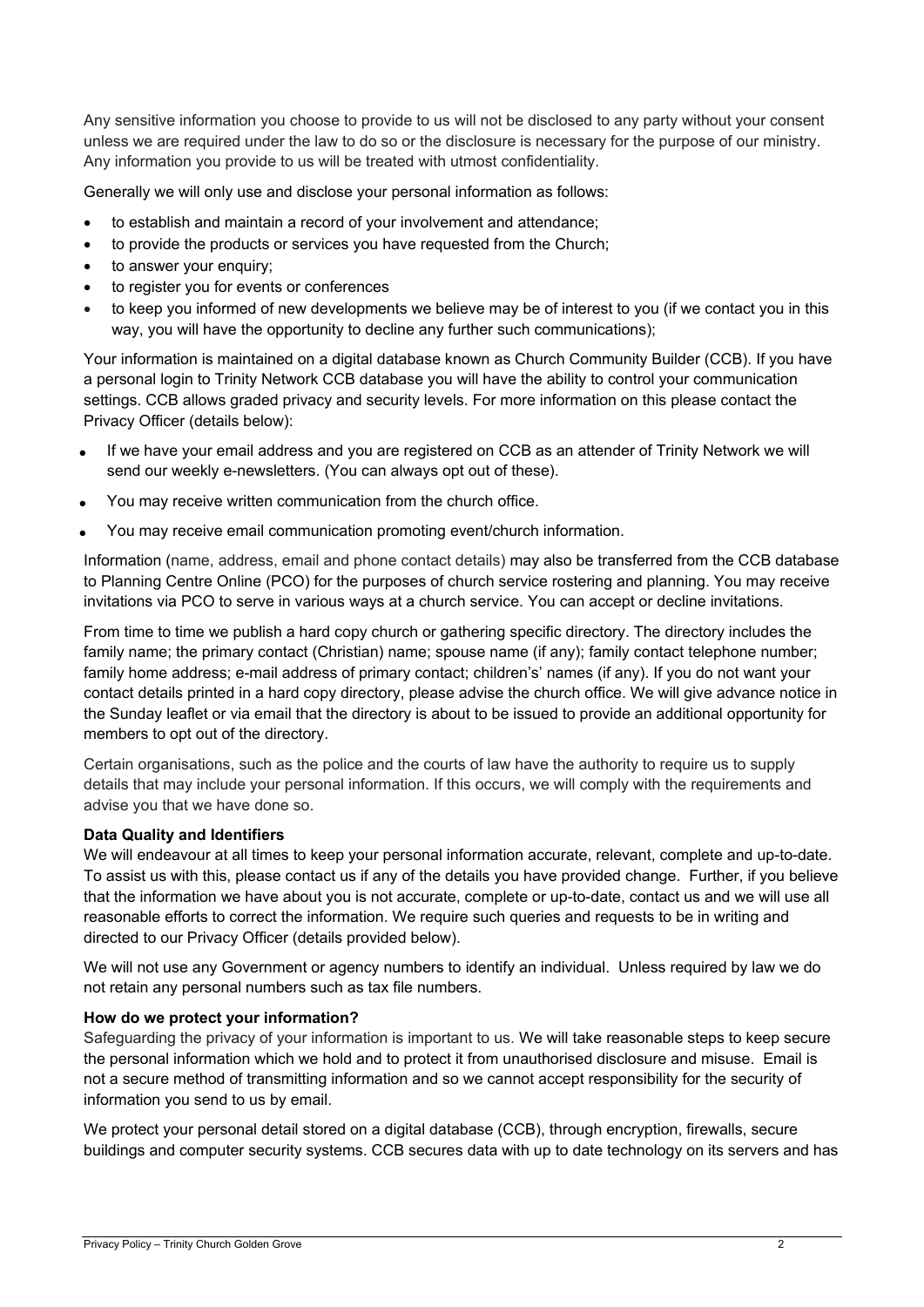strong password protection on its servers and for users. See CCB security specifications on www.churchcommunitybuilder.com website for more detail.

We will never share information about you with any other organisations.

### **Access to and correction of information**

You are entitled to have access to and seek correction of any information that we may hold about you. We require such requests to be in writing and sent to our Privacy Officer (details below). We will provide you with access to your personal information unless we are legally authorised to refuse your request.

The Trinity Network will take appropriate steps to verify your identity (or verify that you act as a legal guardian of the individual concerned) before granting a request to access your information.

We will respond to your request for access to your information within a reasonable time after you make the request and if access is granted, access will be provided within 30 days from your request. Your request for correction will be dealt with within 30 days, or such longer period as agreed by you.

If we deny your request for access or correction, we will provide you with a written notice detailing reasons for the refusal and the process for making a complaint about the refusal to grant your request.

### **Anonymity**

Where lawful and practicable to do so, you can deal with us anonymously or using a pseudonym. The circumstances in which you can deal with us anonymously or using a pseudonym include making a general enquiry about the service times that we can offer to you including in person or via our website or the telephone. From the time you commence attending our church services or participate in other ministry activities, it is no longer practicable for us to deal with you anonymously or using a pseudonym.

### **Cookies**

A cookie is a piece of information that an Internet website sends to your browser when you access information at that site. Cookies indicate to a website that you have been there before and they can be used to record what parts of a website your computer is visiting. Cookies do not identify individual users, although they do allow identification of the type of browser used and the Internet Service Provider ("**ISP**").

We use cookies when someone provides their details into our site to retain information for the purpose of our ministry. We do not use cookies to track your internet activity before or after you leave our website.

# **Links**

This website contains links to a number of websites outside of the Trinity Network of Churches that are included on the basis of containing content related to our ministry. When a user has clicked on a link to another site, they leave the Trinity Network site and are no longer protected by this Policy.

### **Openness**

Our privacy policy is available to anyone who wishes to see it.

### **Transborder Data Flow**

We will not transfer any personal information to any overseas organisation which is not subject to similar Privacy laws to those of Australia.

# **How to opt out of your information being stored or receiving communication.**

You have the right to opt out of individually addressed promotional mailings/emails. If you do not wish to receive further communication from Trinity you can tell us that in writing and we will stop sending such material to you.

### **Complaints**

If you believe that the Trinity Network of Churches has breached a term of this Policy or the Australian Privacy Principles, you may submit a written complaint. The complaint can be emailed or posted to us using the contact details set out below. You must include contact details for us to contact you regarding your complaint.

Our Privacy Policy Officer will consider your complaint and respond as soon as reasonably possible, but not more than 30 days after receiving the complaint.